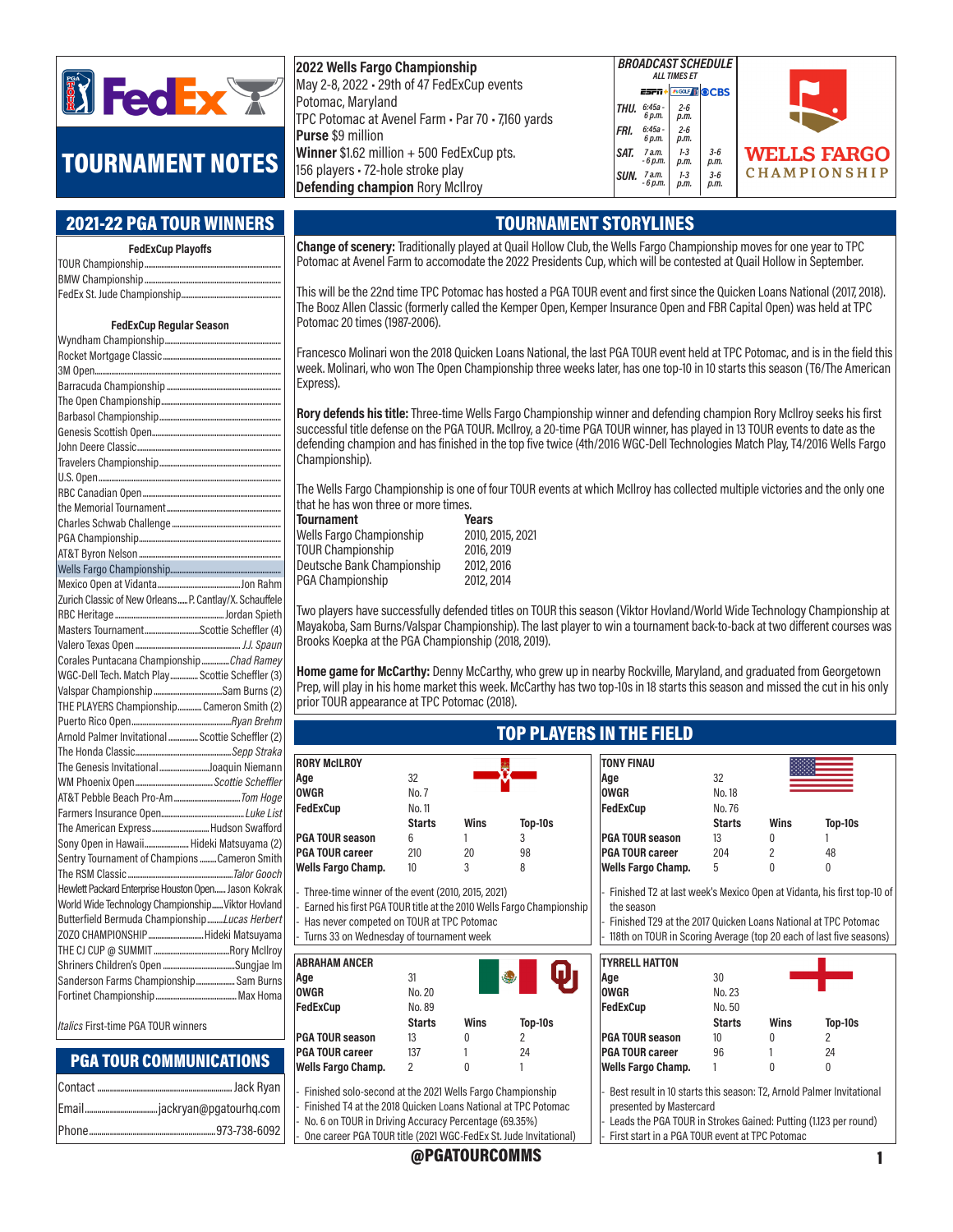#### WELLS FARGO CHAMPIONSHIP SNAPSHOT

#### WINNERS

| Year          | Player |
|---------------|--------|
|               |        |
|               |        |
|               |        |
|               |        |
|               |        |
|               |        |
|               |        |
|               |        |
|               |        |
|               |        |
|               |        |
|               |        |
|               |        |
|               |        |
|               |        |
|               |        |
|               |        |
|               |        |
|               |        |
| bold in field |        |

Howard University senior Gregory Odom, Jr. is competing on a sponsor exemption. Odom, a Memphis, Tennessee, native, won the PGA WORKS National Championship in the spring of 2021 at THE PLAYERS Stadium Course at TPC Sawgrass for his first collegiate title. In November, he finished third at the Golf Coaches Association of America Championship and earned an exemption to play in the 2022 Ontario Open on PGA TOUR Canada.

PLAYER STORYLINES

Korn Ferry Tour member Brandon Matthews also received a sponsor exemption. Matthews has one win (Astara Golf Championship presented by Mastercard) and a runner-up (The Panama Championship) in 10 starts this season and is currently No. 4 in the Korn Ferry Tour Points List.

Morgan Hoffmann, who first joined the PGA TOUR in 2013, is making his second start in his return to competition and first since the RBC Heritage in April (MC). In December 2017, Hoffmann announced that he had been diagnosed with facioscapulohumeral muscular dystrophy. He entered the 2018-19 season in the Major Medical Extension category with 18 starts available to earn 296.570 points and equal No. 125 (Seamus Power/377) on the 2017-18 FedExCup Regular Season points list. Hoffmann has used 16 of those 18 starts and earned 58.150 points, and now has two starts and 238.420 points remaining to stay in the Major Medical category for the remainder of the season.

Five players in the field finished in the top 10 at last week's Mexico Open at Vidanta: Tony Finau (T2), Brandon Wu (T2), Kurt Kitayama (T2), David Lipsky (T6) and Alex Smalley (T6).

2022 Honda Classic winner Sepp Straka is making his first start as a top-50 player in the Official World Golf Ranking; Straka, who moved to No. 50 this week, became the second player from Austria to crack the top 50 (first: Bernd Weisberger).

Five-time PGA TOUR winner Rickie Fowler, who earned his first win at the 2012 Wells Fargo Championship, is one of two players that finished 12th or better in both years the Quicken Loans National was held at TPC Potomac (other: Sung Kang, also in field). Fowler finished T3 in 2017 and solo-12th in 2018.

2015 Memorial Tournament presented by Workday winner David Lingmerth, one of the four Open Qualifiers, finished T5 at the 2017 Quicken Loans National and won the 2012 Neediest Kids Championship on the Korn Ferry Tour at TPC Potomac.

Francesco Molinari won the Quicken Loans National by eight strokes in 2018 at TPC Potomac. Only two PGA TOUR events since then have been won by eight strokes or more: Michael Kim at the 2018 John Deere Classic (8; two weeks later) and Dustin Johnson at the 2020 FedEx St. Jude Championship (11).

| <b>2021 LEADERBOARD</b> |                     |    |    |                |           |            |
|-------------------------|---------------------|----|----|----------------|-----------|------------|
| Pos.                    | Player              | R1 | R2 | R <sub>3</sub> | <b>R4</b> | Total      |
| 1                       | <b>Rory McIlroy</b> | 72 | 66 | 68             | 68        | $274(-10)$ |
| 2                       | Abraham Ancer       | 69 | 70 | 70             | 66        | $275(-9)$  |
| T3                      | Viktor Hovland      | 69 | 72 | 68             | 67        | $276(-8)$  |
| T3                      | Keith Mitchell      | 67 | 71 | 66             | 72        | $276(-8)$  |
| 5                       | Gary Woodland       | 67 | 69 | 70             | 71        | $277(-7)$  |
| T6                      | Luke List           | 67 | 72 | 68             | 72        | $279(-5)$  |
| T <sub>6</sub>          | Patrick Reed        | 71 | 69 | 69             | 70        | $279(-5)$  |
| T <sub>6</sub>          | Matt Wallace        | 69 | 67 | 73             | 70        | $279(-5)$  |

|  | SINENUIN UF FIELD SIAIS                                 |
|--|---------------------------------------------------------|
|  |                                                         |
|  |                                                         |
|  |                                                         |
|  |                                                         |
|  |                                                         |
|  |                                                         |
|  | FedExCup Champions  4  Most recent: Rory McIlroy (2019) |
|  |                                                         |
|  |                                                         |
|  |                                                         |

STRENGTH OF FIELD STATS

|                                  |       | <b>TOURNAMENT SCORING RECORDS</b>           |           |
|----------------------------------|-------|---------------------------------------------|-----------|
| Category                         | Value | <b>Player</b>                               | Year      |
| Low 18-hole score                | 61    | <b>Rory McIlroy</b>                         | 2015 (R3) |
| Low 36-hole score                | 131   | Jason Dufner                                | 2019      |
| Low 54-hole score                | 198   | <b>Rory McIlroy</b>                         | 2015      |
| Low 72-hole score                | 267   | <b>Rory McIlroy</b>                         | 2015      |
| Holes-in-one                     | 5     | <b>Most recent: Corey Conners</b>           | 2021 (R4) |
| Largest 18-hole lead             | 2     | 6 players; Phil Mickelson                   | 2021      |
| Largest 36-hole lead             | 3     | Bo Van Pelt                                 | 2006      |
| Largest 54-hole lead             | 6     | Sergio Garcia                               | 2005      |
| <b>Best come-from-behind win</b> | 6     | Vijay Singh                                 | 2005      |
| <b>Largest margin of victory</b> |       | <b>Rory McIlroy</b>                         | 2015      |
| <b>Playoffs</b>                  |       | Most recent: James Hahn def. Roberto Castro | 2016      |
| <b>Wire-to-wire winners</b>      | None  |                                             |           |

|     | <b>SCORECARD: TPC POTOMAC at AVENEL FARM</b> |     |     |     |     |     |     |     |            |     |     |     |     |     |     |     |     |     |       |              |
|-----|----------------------------------------------|-----|-----|-----|-----|-----|-----|-----|------------|-----|-----|-----|-----|-----|-----|-----|-----|-----|-------|--------------|
|     |                                              |     |     |     |     |     |     |     | <b>OUT</b> | 10  |     |     | 13  | 14  | 15  | 16  |     | 18  | IN    | <b>TOTAL</b> |
| 440 | 641                                          | 225 | 440 | 365 | 484 | 452 | 467 | 201 | 3.715      | 591 | 470 | 168 | 360 | 299 | 490 | 412 | 190 | 465 | 3.445 | 7.160        |
|     |                                              |     |     |     |     |     |     |     |            |     |     |     |     |     |     |     |     |     |       |              |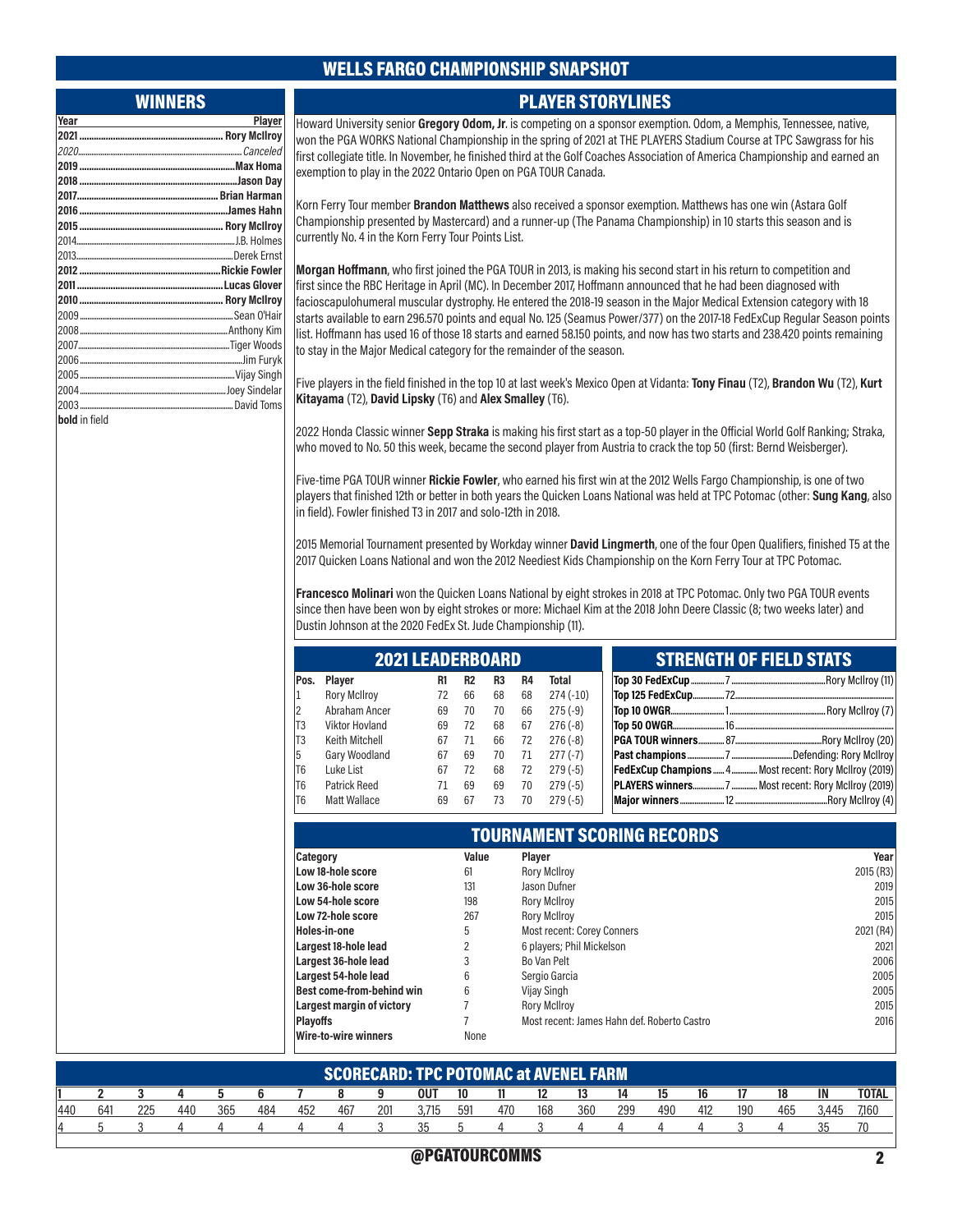#### FEDEXCUP and SEASON STORYLINES

Last time out: World No. 2 Jon Rahm won the Mexico Open at Vidanta, earning his seventh PGA TOUR victory in his 123rd career start. Rahm has now won on the PGA TOUR in each of the last six seasons, dating back to his first victory at the 2017 Farmers Insurance Open.

Top players taking the title: 15 of the 28 PGA TOUR events this season have been won by players who began the tournament in the top 25 of the Official World Golf Ranking (most recent: Jon Rahm, No. 2, Mexico Open at Vidanta), including nine of the last 11. The highest ranking by a winner this season came at the Masters Tournament, where Scottie Scheffler became the first World No. 1 to win on TOUR since 2020.

No. 1: FedExCup leader and World No. 1 Scottie Scheffler has won four times in his last seven starts. Scheffler earned his first major championship title at the Masters Tournament, becoming the first player since Jason Day in 2015 to win four times in a six-start stretch. Scheffler joined Tiger Woods (eight times) as players to win four times in a PGA TOUR season, including a major and a World Golf Championships event. With his third TOUR victory at the WGC-Dell Technologies Match Play, Scheffler took over the No. 1 position in the Official World Golf Ranking on March 27 for the first time in his career. Scheffler is the 25th player to hold the World No. 1 title (est. 1986) and sixth-youngest. Scheffler also holds the lead in the FedExCup standings, becoming the first FedExCup leader to win on TOUR (outside of the TOUR Championship) since Justin Thomas at the 2020 WGC-FedEx St. Jude Invitational.

Youth movement: On March 6 (and March 13), all of the top five in the Official World Golf Ranking were younger than 30 for the first time (est. 1986). No. 5 Patrick Cantlay has since turned 30.

First-time winners: Nine players have earned their first PGA TOUR victory this season, including seven in the last 14 weeks. Most recently, J.J. Spaun won the Valero Texas Open, winning on TOUR for the first time in his 147th career start.

|                             | <b>2021-22 SEASON STAT LEADERS</b> |        | <b>2021-22 SEASON SUPERLATIVES</b> |       |                       |                        |     |                 |  |  |  |  |
|-----------------------------|------------------------------------|--------|------------------------------------|-------|-----------------------|------------------------|-----|-----------------|--|--|--|--|
| Category                    | Plaver                             | Value  | <b>Category</b>                    | Value | <b>Plaver</b>         | <b>Tournament</b>      | Rd. | Hole            |  |  |  |  |
| <b>SG: Off the Tee</b>      | Jon Rahm                           | 1.311  | Low 18-hole score                  | 60    | <b>Tyler McCumber</b> | The RSM Classic        |     |                 |  |  |  |  |
| <b>SG: Tee to Green</b>     | Jon Rahm                           | 1.808  |                                    |       | Sebastian Munoz       | The RSM Classic        |     |                 |  |  |  |  |
| SG: Approach                | <b>Russell Henley</b>              | 1.076  | Low opening 36-hole score          | 125   | <b>Russell Henley</b> | Sony Open in Hawaii    |     |                 |  |  |  |  |
| <b>SG: Around the Green</b> | Danny Willett                      | 0.664  | Low opening 54-hole score          | 192   | <b>Russell Henley</b> | Sony Open in Hawaii    |     |                 |  |  |  |  |
| <b>SG: Putting</b>          | Tvrrell Hatton                     | 1.123  | Low 72-hole score                  | 257   | Hideki Matsuyama      | Sony Open in Hawaii    |     |                 |  |  |  |  |
| <b>SG: Total</b>            | Cameron Smith                      | 1.892  |                                    |       | <b>Russell Henley</b> | Sony Open in Hawaii    |     |                 |  |  |  |  |
| <b>Driving Distance</b>     | Cameron Champ                      | 323.5  | <b>Longest Hole Out</b>            | 250   | Abraham Ancer         | THE CJ CUP @ SUMMIT    |     | 14              |  |  |  |  |
| <b>Driving Accuracy</b>     | Ryan Armour                        | 72,90% | <b>Longest Putt Made</b>           | 88'0" | Graeme McDowell       | WM Phoenix Open        |     | 17 <sup>1</sup> |  |  |  |  |
| <b>Greens in Regulation</b> | Jon Rahm                           | 73.83% | Longest Birdie Streak              | 8     | Adam Schenk           | Farmers Insurance Open |     | $4-11$          |  |  |  |  |
| <b>Scoring Average</b>      | Cameron Smith                      | 69.338 |                                    |       |                       |                        |     |                 |  |  |  |  |

Top-10s Scottie Scheffler 7

|                                                                    | <b>HOLES-IN-ONE (19)</b>                                                | <b>CUT INFORMATION</b>        |                |                                           |                   |                                                                                 |  |  |  |
|--------------------------------------------------------------------|-------------------------------------------------------------------------|-------------------------------|----------------|-------------------------------------------|-------------------|---------------------------------------------------------------------------------|--|--|--|
| Player                                                             | <b>Tournament</b>                                                       | Category                      |                |                                           | Value             | <b>Tournament/Player</b>                                                        |  |  |  |
| Scott Gutschewski,<br>Kiradech Aphibarnrat<br><b>Corey Conners</b> | Mexico Open at Vidanta<br>Mexico Open at Vidanta<br><b>RBC Heritage</b> | Low 36-hole cut               |                |                                           | -5                | Sony Open in Hawaii<br>Shriners Children's Open<br>Sanderson Farms Championship |  |  |  |
| Stewart Cink                                                       | <b>Masters Tournament</b>                                               | High 36-hole cut              |                |                                           | $+4$              | <b>Masters Tournament</b>                                                       |  |  |  |
| Viktor Hovland                                                     | THE PLAYERS Championship                                                | High 36-hole cut (non-majors) |                |                                           | $+3$              | Arnold Palmer Invitational pres. by Mastercard                                  |  |  |  |
| Shane Lowry                                                        | THE PLAYERS Championship                                                |                               |                | Most to make 36-hole cut (non-majors)     | 79                | Farmers Insurance Open                                                          |  |  |  |
| Max Homa                                                           | Arnold Palmer Invitational presented by Mastercard                      |                               |                | Fewest to make 36-hole cut (non-majors)   | 65                | Sony Open in Hawaii                                                             |  |  |  |
| Carlos Ortiz                                                       | <b>WM Phoenix Open</b>                                                  |                               |                | Longest active cuts made streak           | 19                | Justin Thomas                                                                   |  |  |  |
| Sam Ryder                                                          | <b>WM Phoenix Open</b>                                                  |                               |                |                                           |                   |                                                                                 |  |  |  |
| <b>Maverick McNealy</b>                                            | Farmers Insurance Open                                                  |                               |                |                                           |                   |                                                                                 |  |  |  |
| Patton Kizzire                                                     | The American Express                                                    |                               |                |                                           |                   |                                                                                 |  |  |  |
| <b>Harry Higgs</b>                                                 | The American Express                                                    |                               |                |                                           |                   | <b>DEFENDING CHAMPION RESULTS</b>                                               |  |  |  |
| Jim Furyk                                                          | Sony Open in Hawaii                                                     | Category                      | No.            | Player                                    | <b>Tournament</b> |                                                                                 |  |  |  |
| <b>Taylor Moore</b>                                                | The RSM Classic                                                         | Wins                          | $\overline{2}$ | Sam Burns                                 |                   | Valspar Championship                                                            |  |  |  |
| <b>Matthew Wolff</b>                                               | Hewlett Packard Enterprise Houston Open                                 |                               |                | <b>Viktor Hovland</b>                     |                   | World Wide Technology Championship at Mayakoba                                  |  |  |  |
| John Huh                                                           | World Wide Technology Championship at Mayakoba                          | <b>Top-10s</b> $(5)$          | Won            | Sam Burns                                 |                   | Valspar Championship                                                            |  |  |  |
| Chris Kirk                                                         | World Wide Technology Championship at Mayakoba                          |                               | Won            | <b>Viktor Hovland</b>                     |                   | World Wide Technology Championship at Mayakoba                                  |  |  |  |
| Hayden Buckley<br>Si Woo Kim                                       | Shriners Children's Open                                                |                               | T <sub>3</sub> | Brooks Koepka                             |                   | <b>WM Phoenix Open</b>                                                          |  |  |  |
|                                                                    | Sanderson Farms Championship                                            |                               | T <sub>9</sub> | <b>Billy Horschel</b>                     |                   | WGC-Dell Technologies Match Play                                                |  |  |  |
|                                                                    |                                                                         |                               | T10            | Max Homa                                  |                   | The Genesis Invitational                                                        |  |  |  |
|                                                                    |                                                                         | Missed cuts 4                 |                | Joel Dahmen (WD)                          |                   | Corales Puntacana Championship                                                  |  |  |  |
|                                                                    |                                                                         |                               |                | <b>Matt Jones</b>                         |                   | The Honda Classic                                                               |  |  |  |
|                                                                    |                                                                         |                               |                | <b>Robert Streb</b>                       |                   | The RSM Classic                                                                 |  |  |  |
|                                                                    |                                                                         |                               |                | Sergio Garcia                             |                   | Sanderson Farms Championship                                                    |  |  |  |
|                                                                    |                                                                         | <b>DNPs</b>                   | 6              | <b>Branden Grace</b><br>Bryson DeChambeau |                   | Puerto Rico Open<br>Arnold Palmer Invitational presented by Mastercard          |  |  |  |
|                                                                    |                                                                         |                               |                | <b>Daniel Berger</b>                      |                   | AT&T Pebble Beach Pro-Am                                                        |  |  |  |
|                                                                    |                                                                         |                               |                | Carlos Ortiz                              |                   | Hewlett Packard Enterprise Houston Open                                         |  |  |  |
|                                                                    |                                                                         |                               |                | Patrick Cantlay                           |                   | ZOZO CHAMPIONSHIP                                                               |  |  |  |
|                                                                    |                                                                         |                               |                | <b>Stewart Cink</b>                       |                   | <b>Fortinet Championship</b>                                                    |  |  |  |
|                                                                    |                                                                         |                               |                |                                           |                   |                                                                                 |  |  |  |
|                                                                    |                                                                         |                               |                |                                           |                   |                                                                                 |  |  |  |
|                                                                    |                                                                         |                               |                |                                           |                   |                                                                                 |  |  |  |